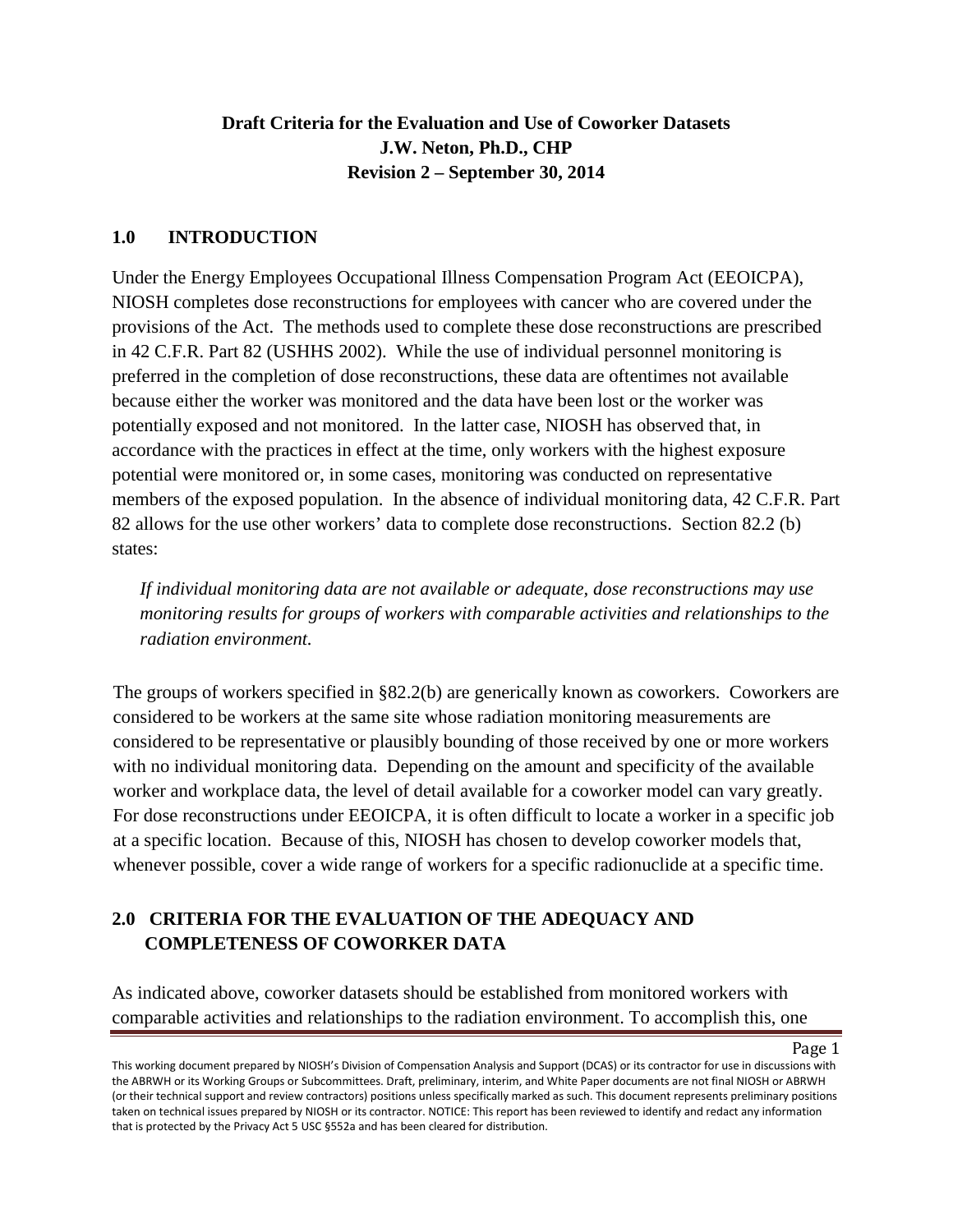must carefully evaluate each coworker dataset to ensure that it is either representative of the distribution of exposures for the intended population or that it provides a plausible upper bound for those workers<sup>[1](#page-1-0)</sup>. Additional guidance on how to establish this is provided in section 2.1. Prior to this, however, it is necessary to establish that the available internal or external monitoring measurements were technically capable of evaluating the monitored worker's exposure environment. If the techniques used to monitor exposed workers were inadequate, they clearly cannot be used to assess exposures for unmonitored workers. Criteria to consider when determining the technical adequacy of a dataset are provided below.

## **2.1 Data Adequacy**

l

Co-worker models are developed using individual bioassay samples<sup>[2](#page-1-1)</sup> or personal dosimeter measurements. The measurement techniques employed must be evaluated to ensure that they are capable of quantitatively measuring the exposure of interest. For internal exposure monitoring (i.e., bioassay samples), this should include a review of the sample collection methods, any chemical processes employed, and the radiation counting equipment used. Among the items to be considered are: 1) representativeness of the bioassay sample collection method; 2) radiochemical recovery if chemical extraction techniques are used; 3) reduction in counting efficiency for alpha emitters due to self–absorption; and 4) reliability of the radiation counting equipment. If workers were exposed to a mixture of radionuclides (e.g., a combination of fission and activation products or actinides), and the samples were measured using a non-specific assay (beta, gamma, or alpha counting), the relative contribution of each radionuclide in the mixture must be evaluated.

For external exposure monitoring, it is important to consider the ability of the monitoring devices (e.g., film badges or thermoluminescent dosimeters) to detect the energies and types (beta, gamma, or neutron) of radiation that were present in the workplace. For those situations in which there is a technology shortfall, corrections to the measured readings must be established prior to use in a coworker model. In addition, a review of the adequacy of the calibration methods employed and the extent that fading is a factor should be addressed.

<span id="page-1-1"></span><span id="page-1-0"></span><sup>&</sup>lt;sup>1</sup> Under 42 CFR 83.13(c)(1), radiation doses are considered to be estimated with sufficient accuracy if NIOSH has established that it has access to sufficient information to estimate the maximum radiation dose, for every type of cancer for which radiation doses are reconstructed, that could have been incurred in plausible circumstance  $^{2}$  If lapel breathing zone air samples are available, these may also be used, provided they have been determined to meet the data adequacy and completeness criteria outlined in this document.

This working document prepared by NIOSH's Division of Compensation Analysis and Support (DCAS) or its contractor for use in discussions with the ABRWH or its Working Groups or Subcommittees. Draft, preliminary, interim, and White Paper documents are not final NIOSH or ABRWH (or their technical support and review contractors) positions unless specifically marked as such. This document represents preliminary positions taken on technical issues prepared by NIOSH or its contractor. NOTICE: This report has been reviewed to identify and redact any information that is protected by the Privacy Act 5 USC §552a and has been cleared for distribution.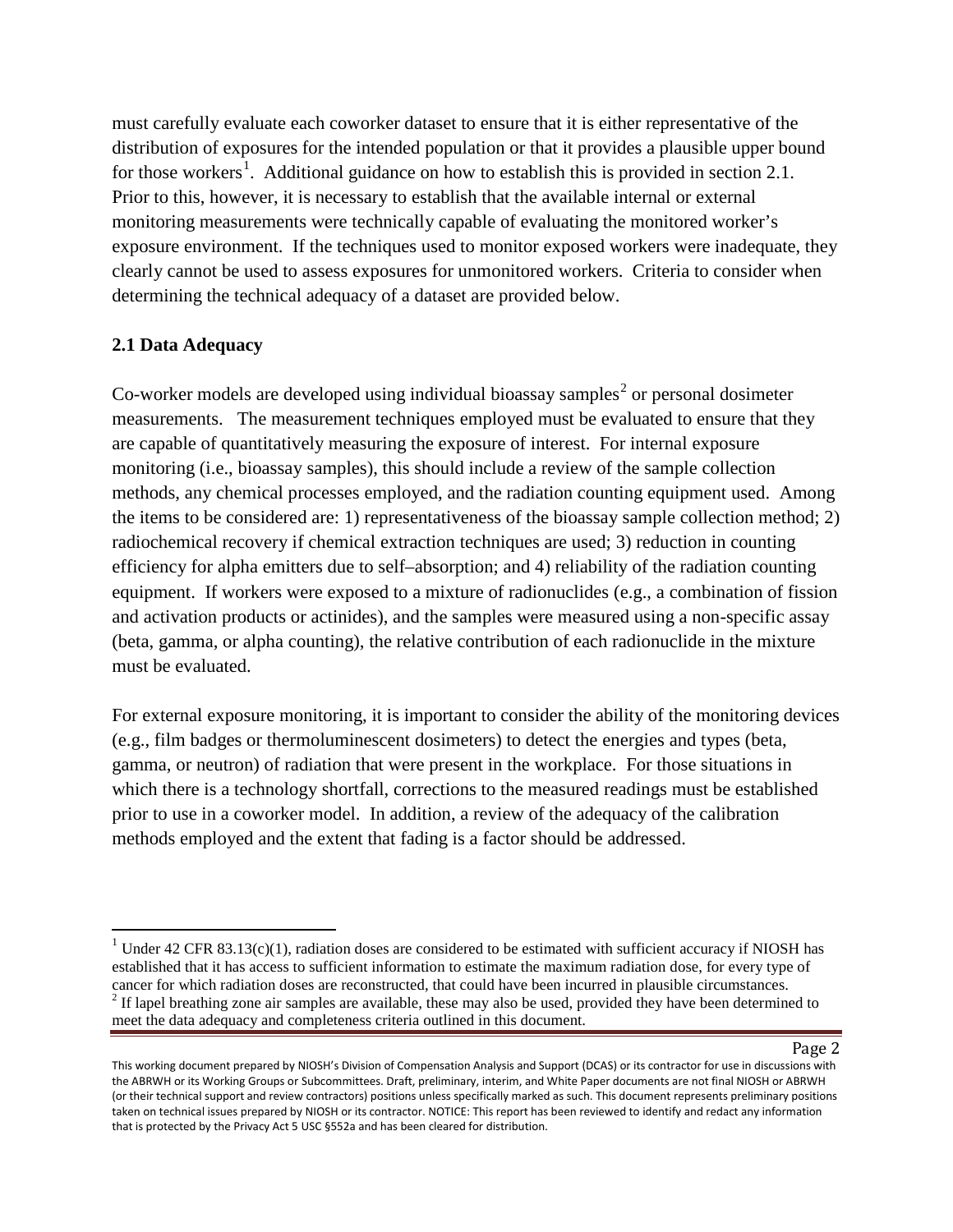The quality of the available data also needs to be evaluated. This would include a review of the appropriate collection and analysis of blank samples. When paired measurements are available, the precision between measurements should be examined. If widely different results from the same aliquot are observed, the effect this might have on the usefulness of the data should be considered. At facilities where chelation therapy may have been used (e.g., the administration of DTPA), the data should be reviewed to ensure that samples taken from personnel who were administered chelating agents are removed from the data set.

### 2.2 **Data Completeness**

Once the measurement techniques have been evaluated and found to be technically acceptable, the amount of available monitoring data must be evaluated to determine if there are sufficient measurements to ensure that the data are either bounding or representative of the exposure potential for each job/exposure category at the facility. A useful technique to establish this is to conduct a gap analysis. That is, the available monitoring data should be reviewed against the number and types of workers that were involved in radiological activities at the facility. As part of this analysis, the number of monitoring samples for each identifiable job category should be compared to the total number of workers who were potentially exposed in that job category. For the purposes of this effort a job category need not be an individual job title. Instead, a job category could consist of several job titles if there is reason to believe that exposures in those job categories would be similar.

If the number of potentially exposed workers in each category is unknown, a useful starting point is to look at the distribution of samples among the various categories of workers represented in the claimant population at that site. Table 1 provides an example of this for the categories of workers who were monitored for  $^{239}$ Pu at the Nevada Test Site. In this particular analysis, the radiation safety staff was monitored to a larger extent than workers directly involved in site activities. Thus, a coworker model based on these data would not necessarily reflect the exposure conditions of the unmonitored production/process workers. If, in fact, it can be established that the categories of workers were potentially exposed, yet inadequately monitored, it could preclude the development of a sufficiently accurate coworker model, unless it can be established that the exposures to another, adequately monitored category of workers reliably bounds the initial category's exposures.

This working document prepared by NIOSH's Division of Compensation Analysis and Support (DCAS) or its contractor for use in discussions with the ABRWH or its Working Groups or Subcommittees. Draft, preliminary, interim, and White Paper documents are not final NIOSH or ABRWH (or their technical support and review contractors) positions unless specifically marked as such. This document represents preliminary positions taken on technical issues prepared by NIOSH or its contractor. NOTICE: This report has been reviewed to identify and redact any information that is protected by the Privacy Act 5 USC §552a and has been cleared for distribution.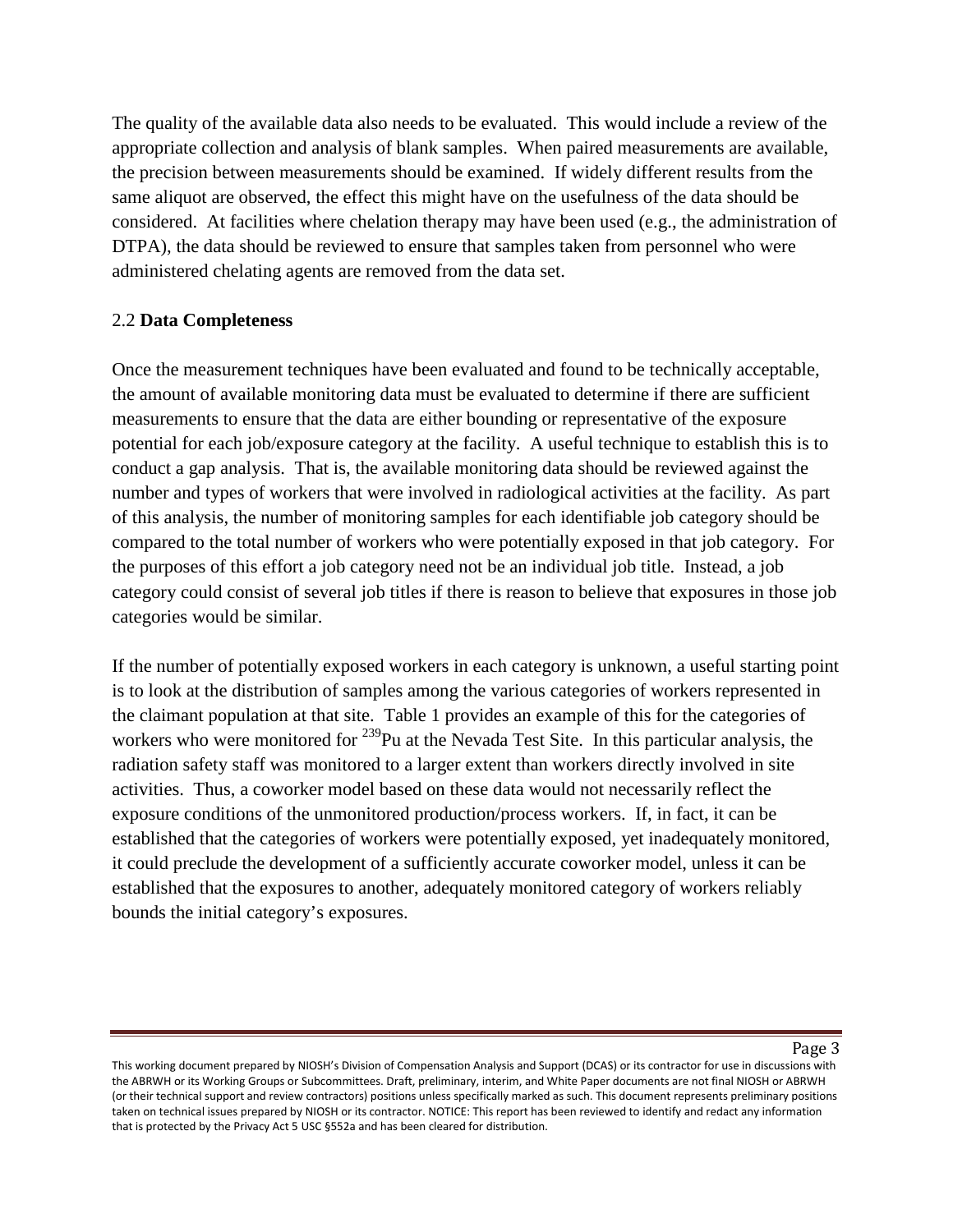|                                          | All Job-<br><b>Specific</b><br><b>Workers</b> | <b>Radsafety</b><br><b>Staff</b> | <b>Laborers</b>                             | <b>Welders</b> | Wiremen  | <b>Miners</b> | <b>Security</b>      |
|------------------------------------------|-----------------------------------------------|----------------------------------|---------------------------------------------|----------------|----------|---------------|----------------------|
| <b>Total Number of</b><br><b>Samples</b> | 290                                           | 206                              | 2                                           | $\theta$       | $\Omega$ | 8             | 74                   |
| 1963-1967                                | 30 (10.34%)                                   | 28<br>(13.59%)                   | $\mathcal{D}_{\mathcal{L}}$<br>$100.00\%$ ) | -              |          | $(0.00\%)$    | $\Omega$<br>$0.00\%$ |
| 1968-1970                                | 34 (11.72%)                                   | 31<br>$(15.05\%)$                | $0(0.00\%)$                                 |                |          | $(25.00\%)$   | 1.35%                |
| 1971-1980                                | 79 (27.24%)                                   | 76<br>(36.89%)                   | $0(0.00\%)$                                 | ۰              |          | $(37.50\%)$   | $0.00\%$             |
| 1981-1992                                | 147 (50.69%)                                  | 71<br>(34.47%)                   | $0(0.00\%)$                                 |                |          | $(37.50\%)$   | 73<br>98.65%         |

**Table 1. Number of Pu239 Samples (Percent of Samples) by Time Period and Job Category at the Nevada Test Site[3](#page-3-0)**

Any identified gaps (i.e., periods of time where a small percentage of the workers were monitored) in the monitoring data should be reviewed to determine if there is a reasonable basis for the lack of monitoring data. For example, there may have been a temporary stoppage in the work at a facility due to the initiation of maintenance operations or facility upgrades. If the monitoring gap is found to exist during long periods of potentially elevated exposure, it may not be possible to develop representative coworker models during this time period.

The number and types of discreetly identified activities will vary widely among covered facilities. At Atomic Weapons Employer (AWE) facilities that worked with uranium metal, there may only be one activity, while large Department of Energy (DOE) facilities will likely have multiple operations. One area that needs to be considered at each facility is the difference in exposure potential between maintenance and trades workers versus those involved in routine process operations.

Facilities with the potential for internal and/or external exposure to a large percentage of the workforce would require many more samples than one in which the potential for exposure was limited to just a few workers. In addition, the variability of the exposure potential should be considered. It has been observed, for example, that some national laboratories conducted work under many different experimental configurations, resulting in a wide variety of exposure

 $\overline{\phantom{a}}$ 

<span id="page-3-0"></span><sup>&</sup>lt;sup>3</sup> Adapted from SC&A's white paper on bioassay evaluation at the Nevada Test Site, dated October 21, 2008

This working document prepared by NIOSH's Division of Compensation Analysis and Support (DCAS) or its contractor for use in discussions with the ABRWH or its Working Groups or Subcommittees. Draft, preliminary, interim, and White Paper documents are not final NIOSH or ABRWH (or their technical support and review contractors) positions unless specifically marked as such. This document represents preliminary positions taken on technical issues prepared by NIOSH or its contractor. NOTICE: This report has been reviewed to identify and redact any information that is protected by the Privacy Act 5 USC §552a and has been cleared for distribution.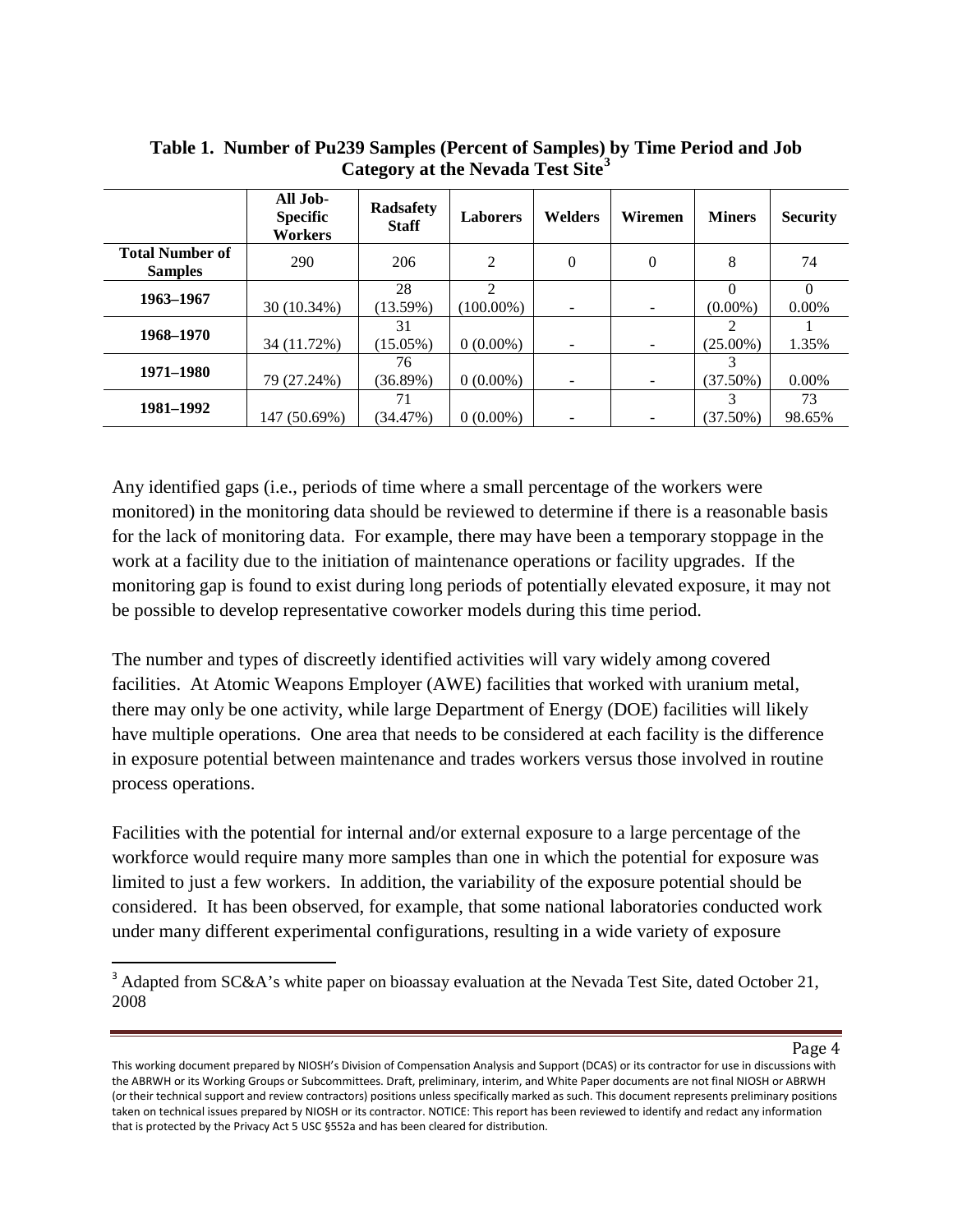potentials. In this case, it might not be possible to generate a single coworker model that adequately captures all categories of unmonitored worker doses.

Although there is no hard and fast rule for the minimum number of data points required to represent a given time interval, approximately fifteen values has been cited as a reasonable number for performing statistical tests on censored datasets (Singh et al. 2010). Because our program estimates parameters from the data, a default minimum of 30 values is recommended per modeled interval. The minimum number of samples should, of course, be considered in light of the number of workers potentially expose to the airborne source-term. For example, the number of samples necessary to be representative of the exposures at a uranium foundry, where airborne activity is generally widespread, will be greater than the number required of a small glove box operation where six workers were involved in the manipulation of plutonium parts. In the latter situation, it may be that samples for three out six workers could be used to bound exposures for the three who were not monitored. Where the distribution of the data has a large geometric means and/or standard deviations, the number of samples required will also be greater. Finally, if electronic records or summary databases are used to develop the coworker model, these should be reviewed against a representative sampling of original data where possible to verify that they contain a complete and unbiased listing of all the data collected by the site. If hard copy records are being used, the legibility of the information should be carefully examined.

## **2.3 Applicability of Monitoring Data to Unmonitored Workers**

Prior to applying a site's worker monitoring data to estimate the exposures of unmonitored workers, the type of personnel monitoring program employed at the covered facility must be established. In general, three types of monitoring programs have been employed at sites covered under EEOICPA. These programs, listed in hierarchical order of preference for use in coworker modeling are: 1) routine, representative sampling of the workers; 2) routine measurement of workers with the highest exposure potential; and 3) the collection of samples after the identification of an incident. Because they are not representative of the overall distribution of exposures, programs that rely on measurement of the highest exposed workers or are incidentbased require more careful consideration.

For routine monitoring programs, a review of the program should be conducted to determine the basis for the selection of program participants. It must be established who was monitored and why they were monitored. This can most easily be established through a review of the site's radiological control program documentation. In this evaluation there must be some demonstration that the monitored population consisted of: 1) a representative sample of the

This working document prepared by NIOSH's Division of Compensation Analysis and Support (DCAS) or its contractor for use in discussions with the ABRWH or its Working Groups or Subcommittees. Draft, preliminary, interim, and White Paper documents are not final NIOSH or ABRWH (or their technical support and review contractors) positions unless specifically marked as such. This document represents preliminary positions taken on technical issues prepared by NIOSH or its contractor. NOTICE: This report has been reviewed to identify and redact any information that is protected by the Privacy Act 5 USC §552a and has been cleared for distribution.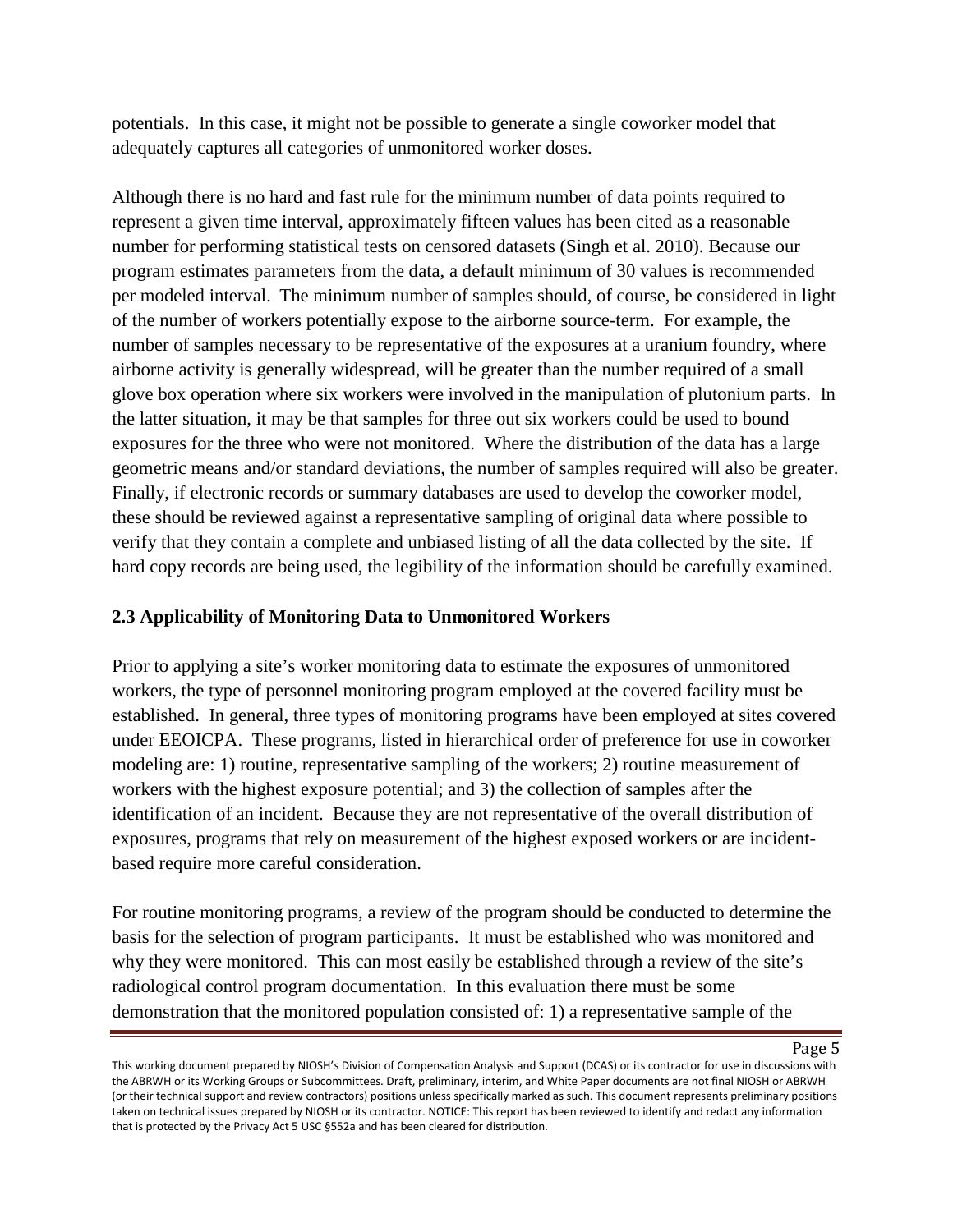exposed population, or; 2) the workers with the highest exposure potentia1. In these cases, the assignment of a coworker dose from the distribution of measured values would either be representative of the worker's exposure in the first case or claimant favorable in the second case. Even though the program documentation might indicate that routine sampling was conducted, it is important to verify that the site's procedures were followed by a review of the samples that were actually collected.

A variation of the routine monitoring program is one in which workers are intermittently monitored on an as needed basis (i.e. only when the potential for exposure existed). This would occur, for instance, in a short duration project that created an internal and/or external exposure potential. Based on the specifications in project work plans or radiological work permits, certain classes of workers would be monitored at end of the project to document that the exposure controls that were put in place were adequate. In these situations, it may be possible to use the monitoring data collected during the project close-out to place a plausible upper limit on the exposures of the unmonitored workers.

In some situations, sites have relied on incident-based sampling to monitor worker exposure. Because there are temporal gaps in the monitoring data, it is more difficult to demonstrate that this type of sampling can be used to develop representative or plausibly bounding coworker models. Prior to the use of incident-based sampling in a coworker model, the effectiveness of workplace controls must be demonstrated through the review of routine air monitoring samples and/or periodic contamination surveys. If one can demonstrate that the effectiveness of workplace administrative and/or engineering controls was adequate to prevent exposures, except during upset conditions, it may be possible to use incident-based sampling in a coworker model.

It has been observed at a number of sites that different classes of workers during the same time period may have had monitoring programs that were conducted for different purposes. For example, construction and building trade workers, who worked intermittently in radiological areas, may have been monitored only when an incident was expected to have occurred, while those employees involved in routine process operations would have been routinely monitored on a frequency commensurate with their exposure potential. In this case, it would not be appropriate to combine the monitoring data for these two groups of workers into a single coworker model that assumes a chronic exposure pattern. Rather, the default in this case should be to consider separate coworker models.

This working document prepared by NIOSH's Division of Compensation Analysis and Support (DCAS) or its contractor for use in discussions with the ABRWH or its Working Groups or Subcommittees. Draft, preliminary, interim, and White Paper documents are not final NIOSH or ABRWH (or their technical support and review contractors) positions unless specifically marked as such. This document represents preliminary positions taken on technical issues prepared by NIOSH or its contractor. NOTICE: This report has been reviewed to identify and redact any information that is protected by the Privacy Act 5 USC §552a and has been cleared for distribution.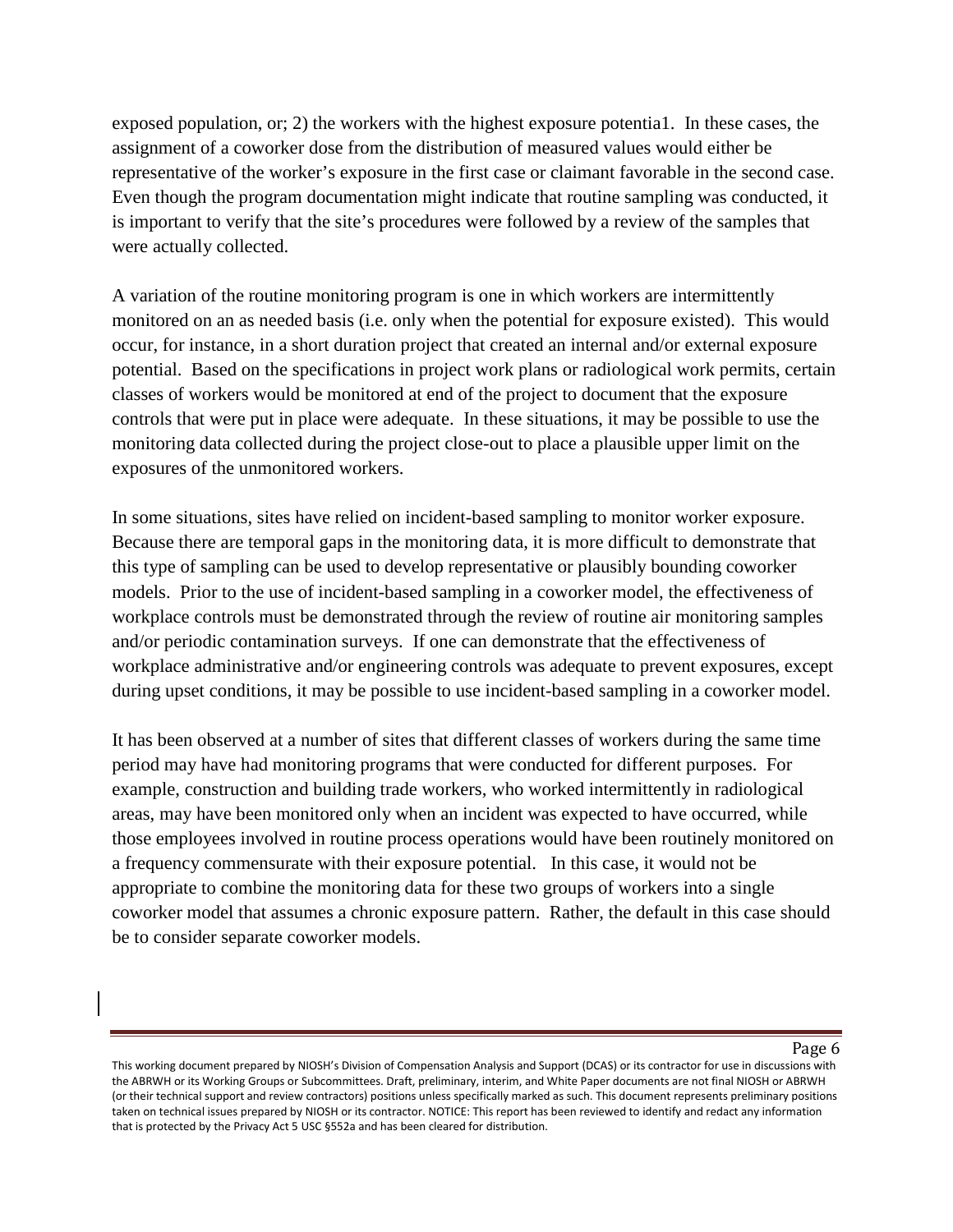### **3.0 ANALYSIS OF MONITORING DATA**

If after review of the monitoring program data, it is established that: 1) there is sufficient data to construct a general coworker model, and; 2) the data can reasonably be represented by a statistical distribution (e.g., a log-normal or a Weibull distribution), the fitted distribution can be used to represent the exposures observed in the overall monitored population. For workers that are considered to have worked in environments with a potential for elevated exposure, the 95<sup>th</sup> percentile of the distribution should be used as an upper bound of their exposure during the modeled time period. Although it could be argued that the job categories that fall under this criterion should be listed, any attempt to do so might be artificially restrictive. This decision is most accurately made using the information available in the site profiles, the claimant interview and other documents that might be in the worker's records*.* For workers who were less likely to be highly and/or were intermittently exposed in the workplace, the full distribution (i.e., the geometric mean and its associated standard distribution if a lognormal fit is used) should be used as representative of their potential for exposure during the modeled period.

When multiple bioassay samples are present during a monitoring period for a given individual, it is appropriate to average the values so that a single statistic can be computed for that individual. The use of a single value for each monitored person in a given monitoring interval is appropriate because the desired coworker model represents a distribution of individual worker excretion results, as opposed to a distribution of all samples collected. The use an average value for each worker has been called the One-Person-One-Statistic (OPOS) method. Rather than compute a simple average of the measured values, each individual bioassay result should be weighted by the fraction of the year it represents (i.e., a time-weighted OPOS). The details of how this calculation is performed is described in other program documentation (ORAU 2014)

### **3.1 Time Interval of the Modeled Data**

The amount of data that are available will directly influence the time intervals used in the coworker model. As stated in section 2.1, a minimum number of 30 samples per monitored interval is recommended. Based on a review of the currently available datasets, a modeled interval of one year strikes a good compromise between the availability of data and the need to ensure that the samples are contemporaneous with ongoing operations. In certain situations, there are sufficient data to develop quarterly models, but this is the exception rather than the norm. If, because of data limitations, it is necessary to consider time intervals beyond one year in the coworker model, any changes in site practices or operations should be evaluated to ensure

This working document prepared by NIOSH's Division of Compensation Analysis and Support (DCAS) or its contractor for use in discussions with the ABRWH or its Working Groups or Subcommittees. Draft, preliminary, interim, and White Paper documents are not final NIOSH or ABRWH (or their technical support and review contractors) positions unless specifically marked as such. This document represents preliminary positions taken on technical issues prepared by NIOSH or its contractor. NOTICE: This report has been reviewed to identify and redact any information that is protected by the Privacy Act 5 USC §552a and has been cleared for distribution.